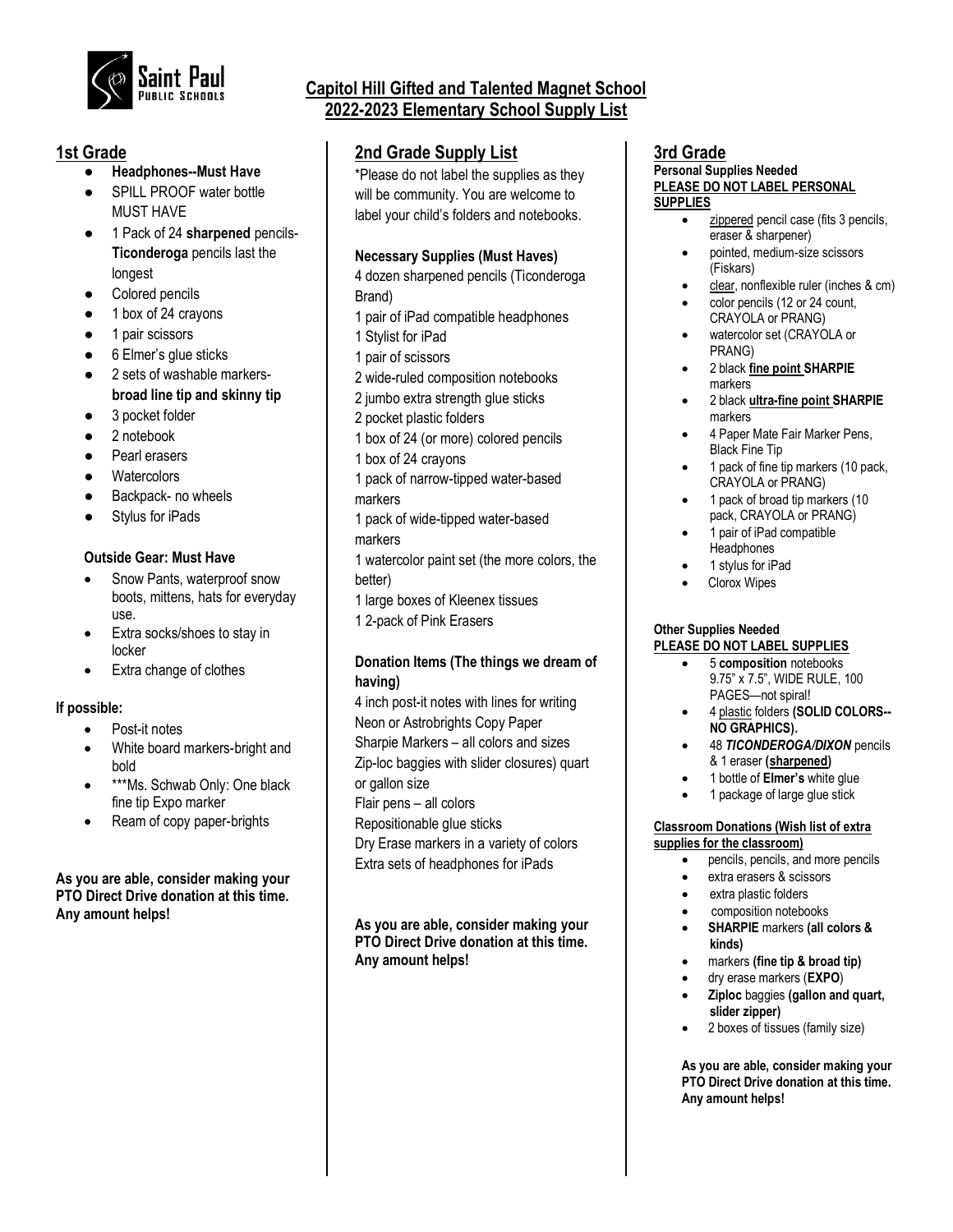# **4th Grade**

Please bring school supplies to the Open House on Thursday, Sept. 2nd or on the first day of school. THANK YOU!!!

# **PLEASE CLEARLY LABEL THE FOLLOWING**

# **ITEMS WITH YOUR CHILD'S NAME:**

- backpack
- 1 small zipper pencil case (no boxes please)
- 1 scissors (larger size)
- 1 box of colored pencils (label each)
- 1 box of crayons (24) (label each)
- 1 box of markers (label each)
- 1 watercolor paint set (label box & brush) PRANG preferred
- 1 hand-held pencil sharpener that holds shavings
- 1 set of headphones (labeled with name)
- Pencil top erasers or block erasers
- 1 stylus to use with the iPad!!!
- 2 composition notebooks
- 4 pocket folders
- 1 large glue stick
- 2 black, fine-point Sharpie markers
- 2 black, ultra-fine-point Sharpie markers
- 2 dozen #2 pencils, not mechanical
- 1 large box of tissues
- 3 EXPO Dry Erase markers (any color)

## OPTIONAL CLASSROOM DONATIONS:

- Tape CHOOSE ONE OR **MORE** -1" rolls of blue painter's tape (not generic brand) -1 roll of fun patterned/bright
- colored duct tape • 1 bottle of glue
- boxes of markers/crayons
- additional PRANG watercolor sets
- Post-It Notes variety of colors/sizes
- liquid hand-soap/hand sanitizer
- sanitizing wipes
- colored Sharpie marker packs

### **As you are able, consider making your PTO Direct Drive donation at this time. Any amount helps!**

# **5th Grade**

## **Individual items (label)**

- · Ear buds/headphones (iPad port compatible)
- · Stylus for iPad
- · Pencil pouch (optional, but helpful)
- Community Items (do not label)
- · 6 wide Rule, 100 pages composition notebooks (no spiral
- please)
- · 6 folders (durable, plastic preferred)
- · 4 dozen #2 pencils (sharpened if
- possible!)
- · Boxes of markers (1 thick AND 1 skinny)
- · 1 box of tissue
- · 2 black ultra-fine (thin) Sharpies pens
- · 2 regular black Sharpie markers (thick)
- · 1 highlighter
- · 2 glue sticks
- · 2 block erasers
- 1 liquid glue bottle
- Wide-ruled loose-leaf paper
- One inch three ring binder (Wylie only)
- Post-it note tabs (Young only)
- If Possible!

Extras: composition notebooks, folders, pencils, erasers

- Dry erase markers, bright/bold colors (EXPO)
- Sharpie markers, all colors and black
- Ziploc bags (quart or gallon)
- Post-It Notes-variety of colors and sizes

### **As you are able, consider making your PTO Direct Drive donation at this time. Any amount helps!**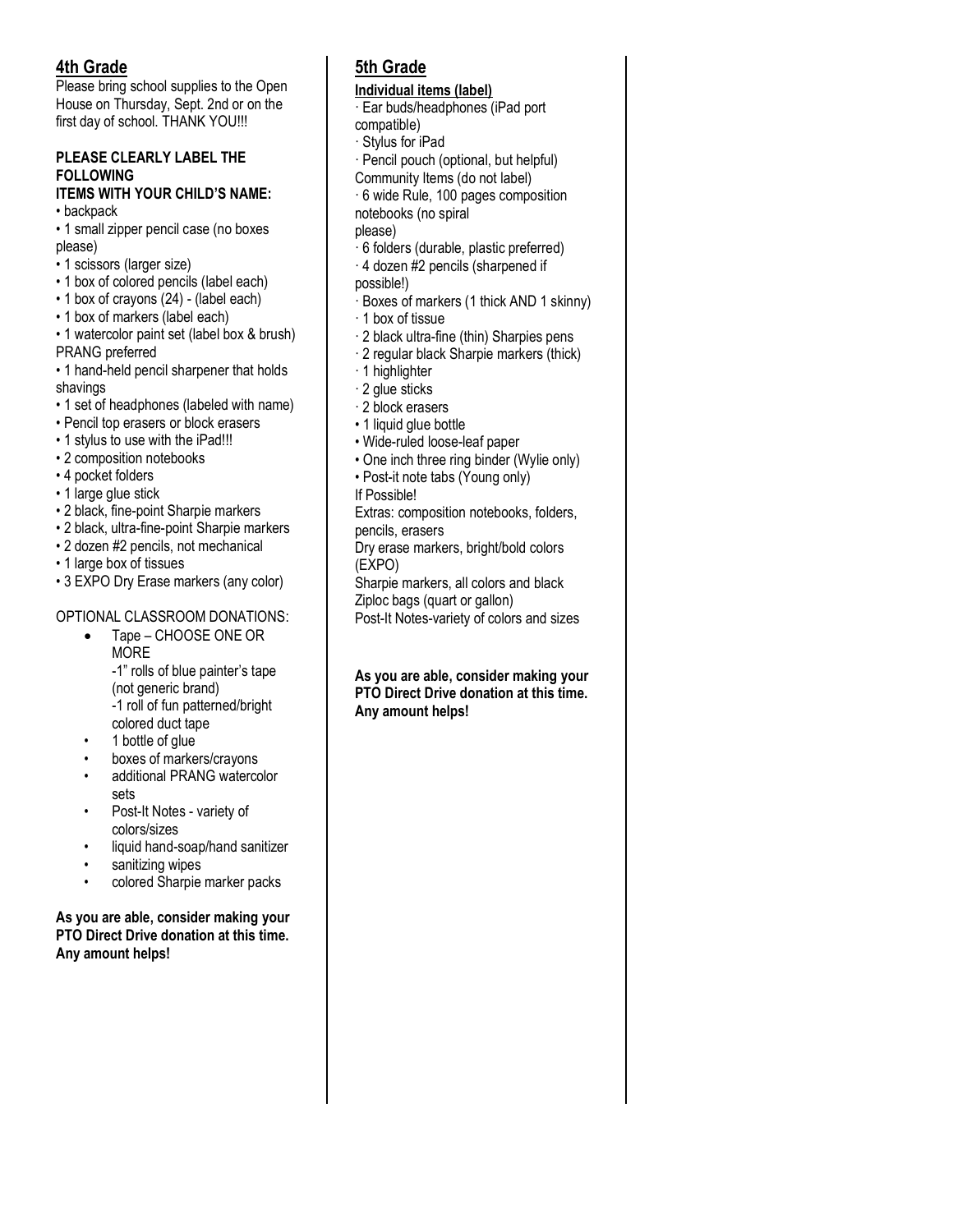

# **Middle School Supply List**

## **All 6th, 7th and 8th graders will need the following supplies:**

| Pens<br><b>Pencils</b><br>$\bullet$<br>• Pencil pouch<br>$\bullet$ 3 highlighters<br>Box of colored pencils<br>$\bullet$<br>Small scissors<br>2 glue sticks | • Self contained pencil sharpener<br>• Colored pens for correcting<br>• 2 packs of loose leaf paper<br>• Pack graph paper<br>• 8 boxes of tissue (one for each teacher)<br>Disinfecting wipes for Foundations teachers |
|-------------------------------------------------------------------------------------------------------------------------------------------------------------|------------------------------------------------------------------------------------------------------------------------------------------------------------------------------------------------------------------------|
|-------------------------------------------------------------------------------------------------------------------------------------------------------------|------------------------------------------------------------------------------------------------------------------------------------------------------------------------------------------------------------------------|

## **Supplies for iPads:**

• Inexpensive earbuds  $\qquad \qquad$  e Stylus - optional

## **Additional supplies needed for each grade level:**

| 6th<br>grade | 3 <b>one-subject</b> notebooks (Social Studies, 2 Math)<br>1 one-inch 3-ring binder (Science)<br>٠<br>2 folders (Social Studies, Math)<br>2 rolls of clear scotch tape (Math 6 only)<br>$\bullet$<br>2 packs of sticky notes (Reader's/Writer's $\rightarrow$ additional supplies for ELA6 will<br>be listed on teacher's syllabus) |
|--------------|-------------------------------------------------------------------------------------------------------------------------------------------------------------------------------------------------------------------------------------------------------------------------------------------------------------------------------------|
| 7th<br>grade | 2 three-subject notebooks (ELA)<br>2 one-subject notebooks (Math)<br>1 <b>composition</b> notebook (Social Studies)<br>3 folders (ELA, Social Studies, Math)<br>1 pack of sticky notes (ELA)<br>$\bullet$                                                                                                                           |
| 8th<br>grade | 4 <b>one-subject</b> notebooks (Social Studies, ELA, 2 Math)<br>3 folders (ELA, Social Studies, Math)<br>2 packs of sticky notes (ELA)                                                                                                                                                                                              |

## **Calculators:** Please contact your child's math teacher if you have additional questions.

| Math 6                     | Calculator is not needed, but you may purchase one. We recommend the<br><b>TI30XS.</b>                                                                       |
|----------------------------|--------------------------------------------------------------------------------------------------------------------------------------------------------------|
| Pre-Algebra<br>and Algebra | Any calculator is fine but we recommend the TI 30XS.                                                                                                         |
| <b>Geometry</b>            | A scientific calculator with sine, cosine and tangent keys is a minimum<br>requirement. Students may purchase a TI-84 Plus but are not required to do<br>SO. |